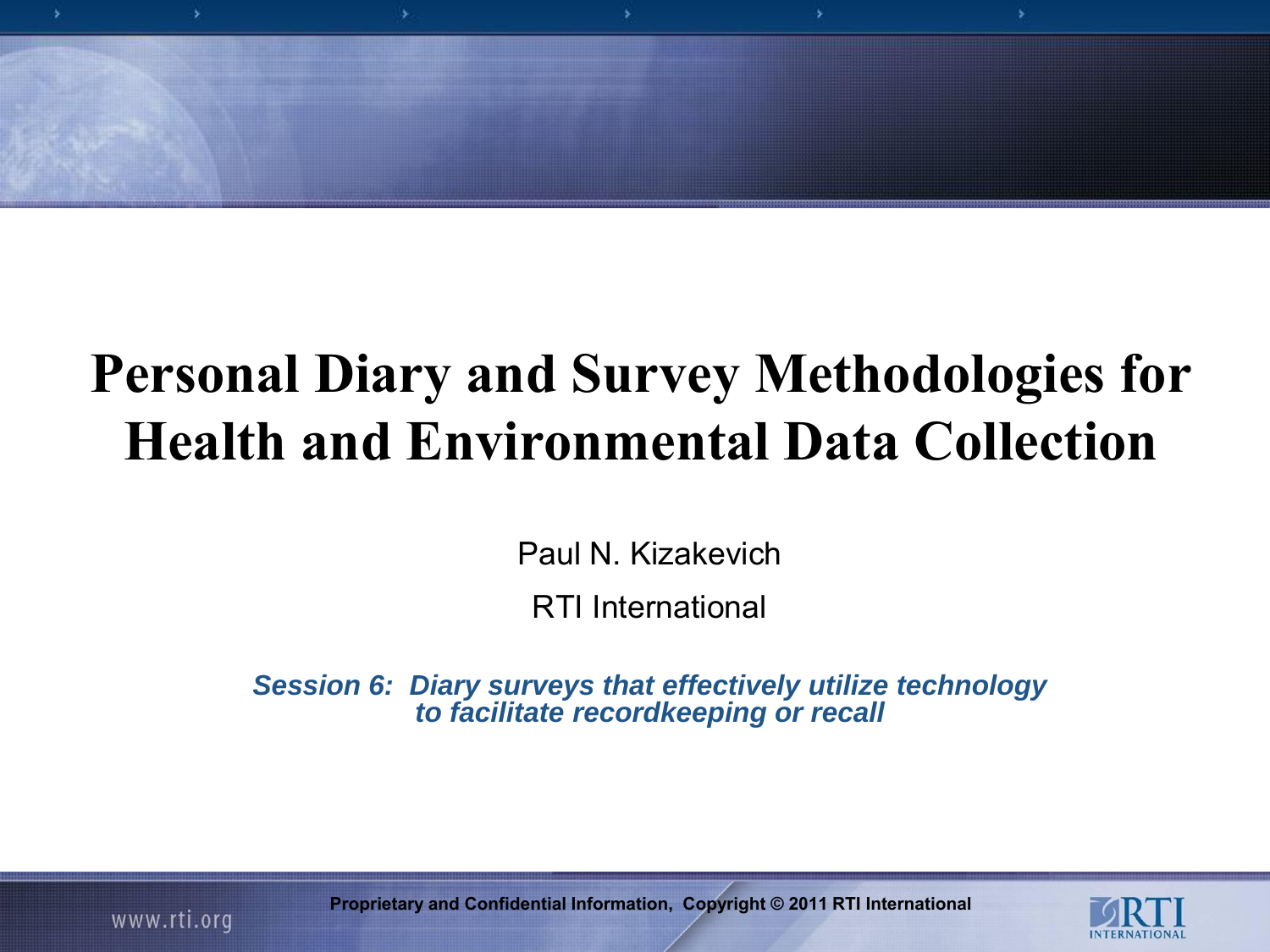# Agenda

## **Example diary collection methodologies**

• **PFILES**

Real-time exposure-related diaries of activity, location, environment, dietary consumption, and product use

### • **Personal Health Monitor (PHM)**

Daily/weekly PTSD and TBI symptom and risk assessment

### • **BreathEasy**

Daily assessment of asthma triggers, health, and ventilation

## **New technology**

• **Personal Health Intervention Tool**

Dynamic multiple-instrument data collection and interactions

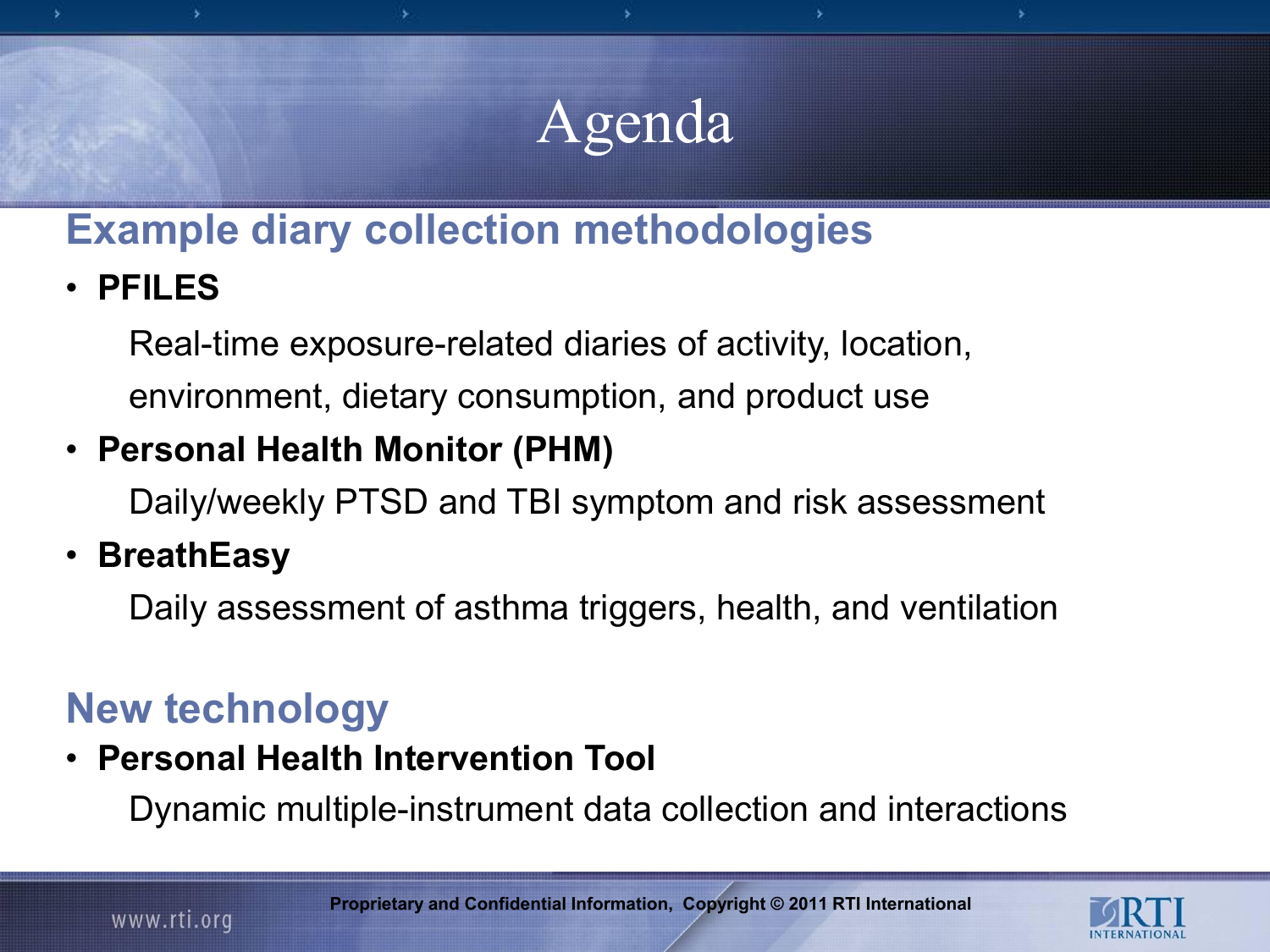# PFILES - Voice Diary

#### **Headset/Fob Pocket PC Activity / Location / Diet Coding**



| When did you change your location or activity?                                                                                                                                           | Play Answer                                                                                                        | No Response                                    |  |
|------------------------------------------------------------------------------------------------------------------------------------------------------------------------------------------|--------------------------------------------------------------------------------------------------------------------|------------------------------------------------|--|
| 6/27/2007 12:08:36 PM<br>DateTime:<br>Transcription                                                                                                                                      | Event Time, minutes ago<br>$-4$<br>$-8$<br>$-0$<br>$-5$<br>$-9$<br>$\frac{2}{3}$<br>$-6$<br>$-10$<br>$-7$<br>$-15$ | $-20$<br>$-50$<br>$-25 - 60$<br>$-30$<br>$-40$ |  |
| What is your current location?                                                                                                                                                           | Play Answer                                                                                                        | No Response                                    |  |
| <b>Transcription Restaurant</b><br>What is your current activity?                                                                                                                        | Play Answer                                                                                                        | No Response                                    |  |
| Meals or Snacks Activities<br>Performing Project Activities<br>Personal Care<br>Shopping or Obtaining Services<br>Sleeping/Napping<br>Traveling<br>Work or Education/Training Activities |                                                                                                                    | Outdoor Repairs                                |  |
|                                                                                                                                                                                          |                                                                                                                    |                                                |  |



**Proprietary and Confidential Information, Copyright © 2011 RTI International**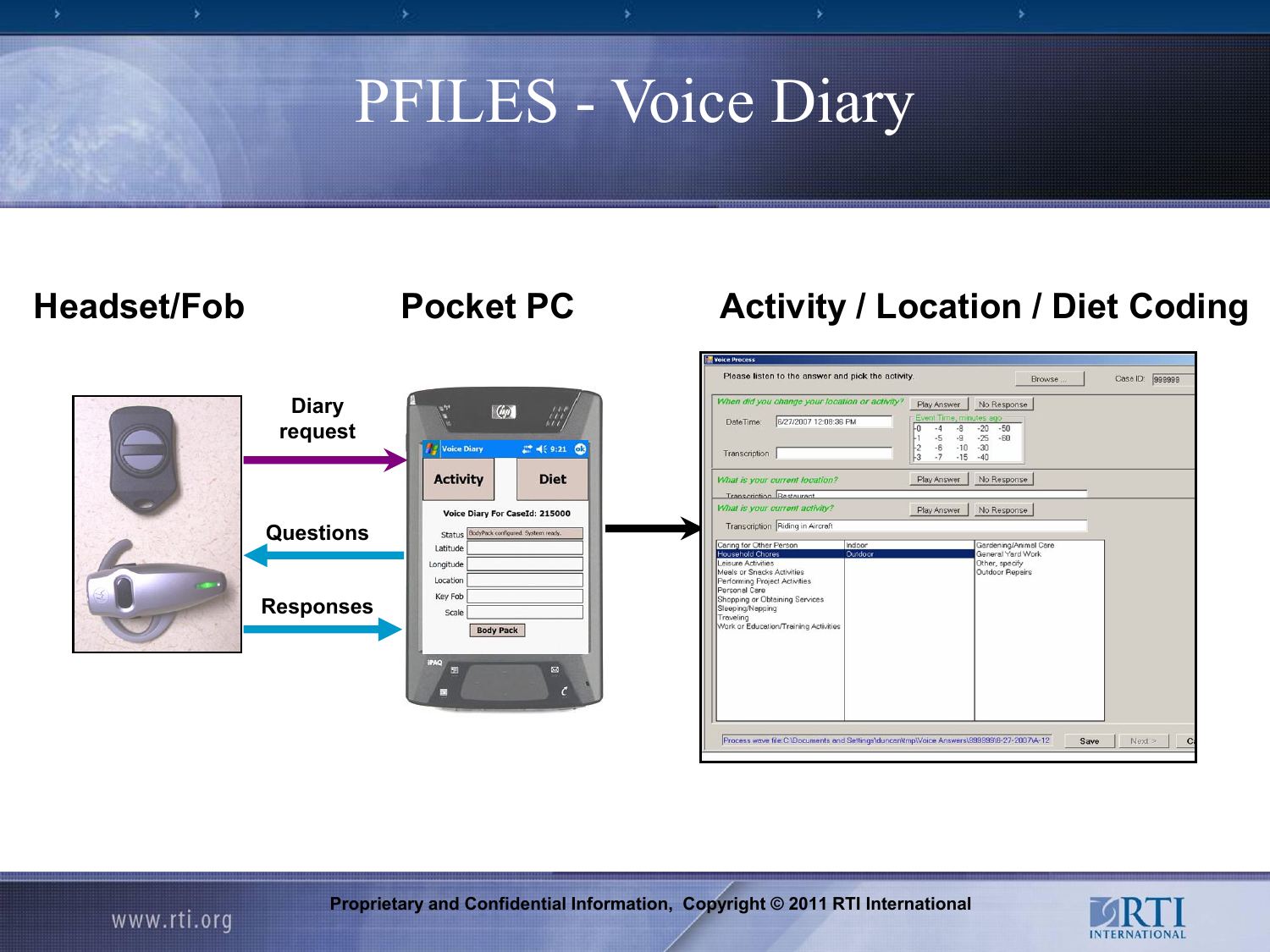š





**Proprietary and Confidential Information, Copyright © 2011 RTI International**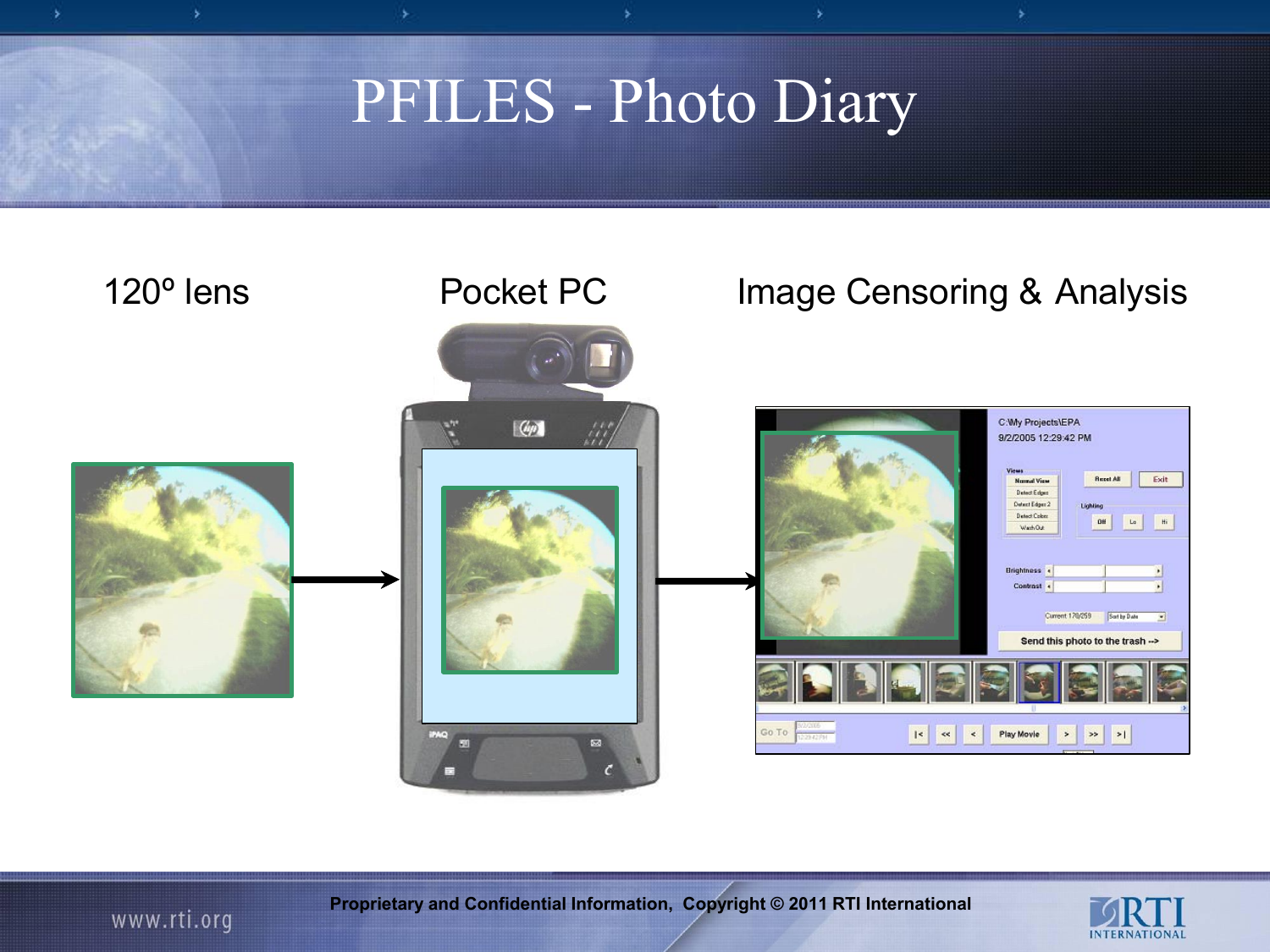## PFILES - Daily activities - multilevel menus

| <b>Frequent Activities</b><br><b>HELP</b><br>⋒<br>€<br>More Add Font Home<br>Select an Activity, or tap More | <b>Activity</b><br><b>HELP</b><br><b>Back</b><br>Font Home<br><b>Select an Activity</b> | <b>Activity</b><br><b>HELP</b><br><b>Buck</b><br><b>Font Home</b><br><b>Select an Activity</b> |
|--------------------------------------------------------------------------------------------------------------|-----------------------------------------------------------------------------------------|------------------------------------------------------------------------------------------------|
| <b>Caring for Self</b>                                                                                       | <b>Caring for Self</b>                                                                  | <b>Bicycling</b>                                                                               |
| Eating / Drinking                                                                                            | <b>Caring for Other</b>                                                                 | Boating, fishing, hunting                                                                      |
| Preparing Food / Drinks                                                                                      | <b>Meals or Snacks</b>                                                                  | Climbing, spelunking, caving                                                                   |
| Sleeping / Napping / Waking                                                                                  | <b>Indoor / Outdoor Chores</b>                                                          | Exercise, aerobics, spa, yoga                                                                  |
| Riding - motor vehicle                                                                                       | Leisure / Sports Activities                                                             | Hiking                                                                                         |
| Using computer                                                                                               | <b>Shopping / Obtaining Services</b>                                                    | Other sports                                                                                   |
| Walking                                                                                                      | Sleeping / Napping / Waking                                                             | <b>Team sports</b>                                                                             |
| Watching TV                                                                                                  | Traveling                                                                               | Walking                                                                                        |
| <b>MORE Activities</b>                                                                                       | Work / Education / Training                                                             | Other, specify                                                                                 |



**Proprietary and Confidential Information, Copyright © 2011 RTI International**

www.rti.org

ś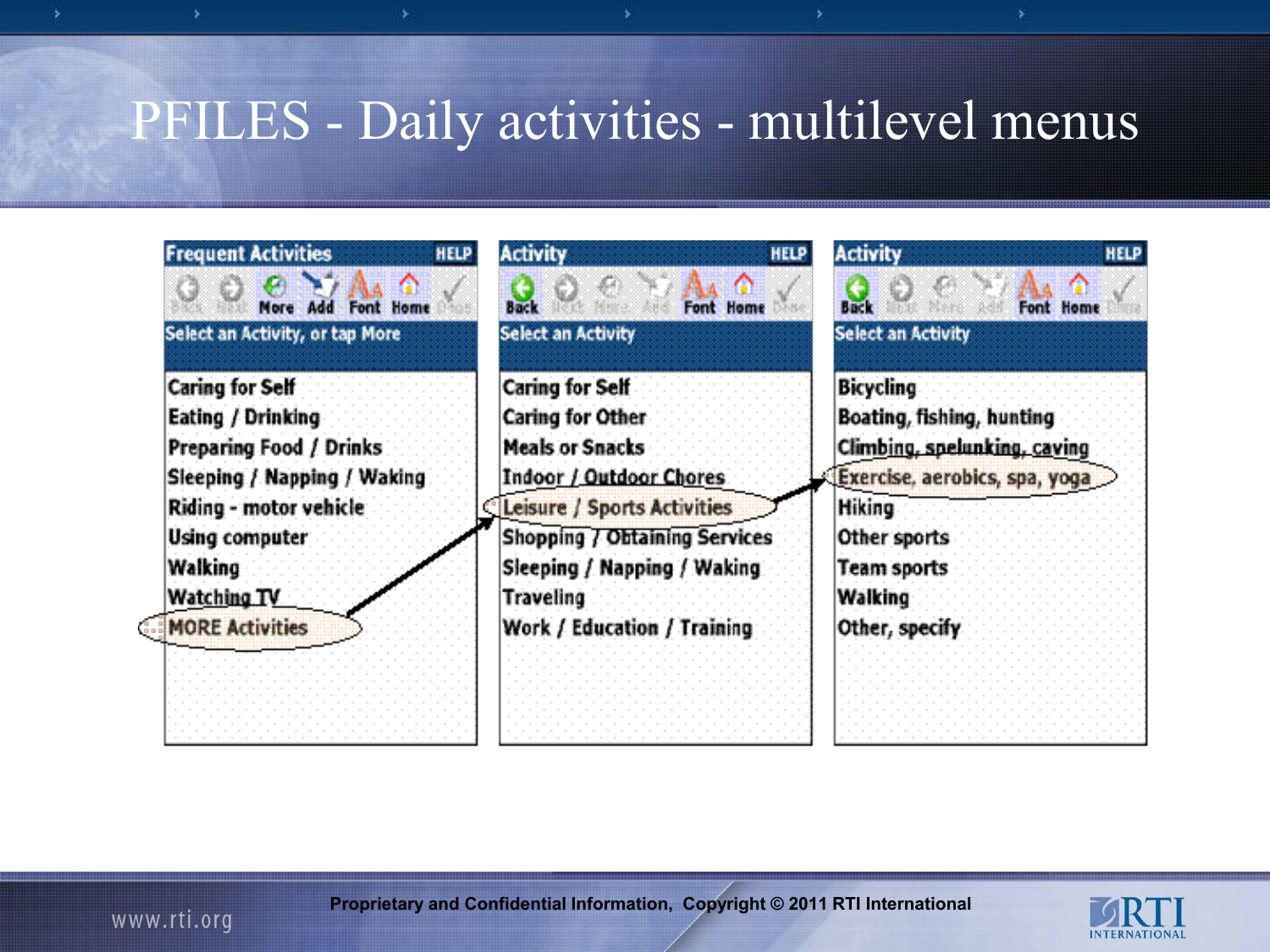# PFILES – User-specified information

x



*Other – Specify form allows for text, voice, or script data entry*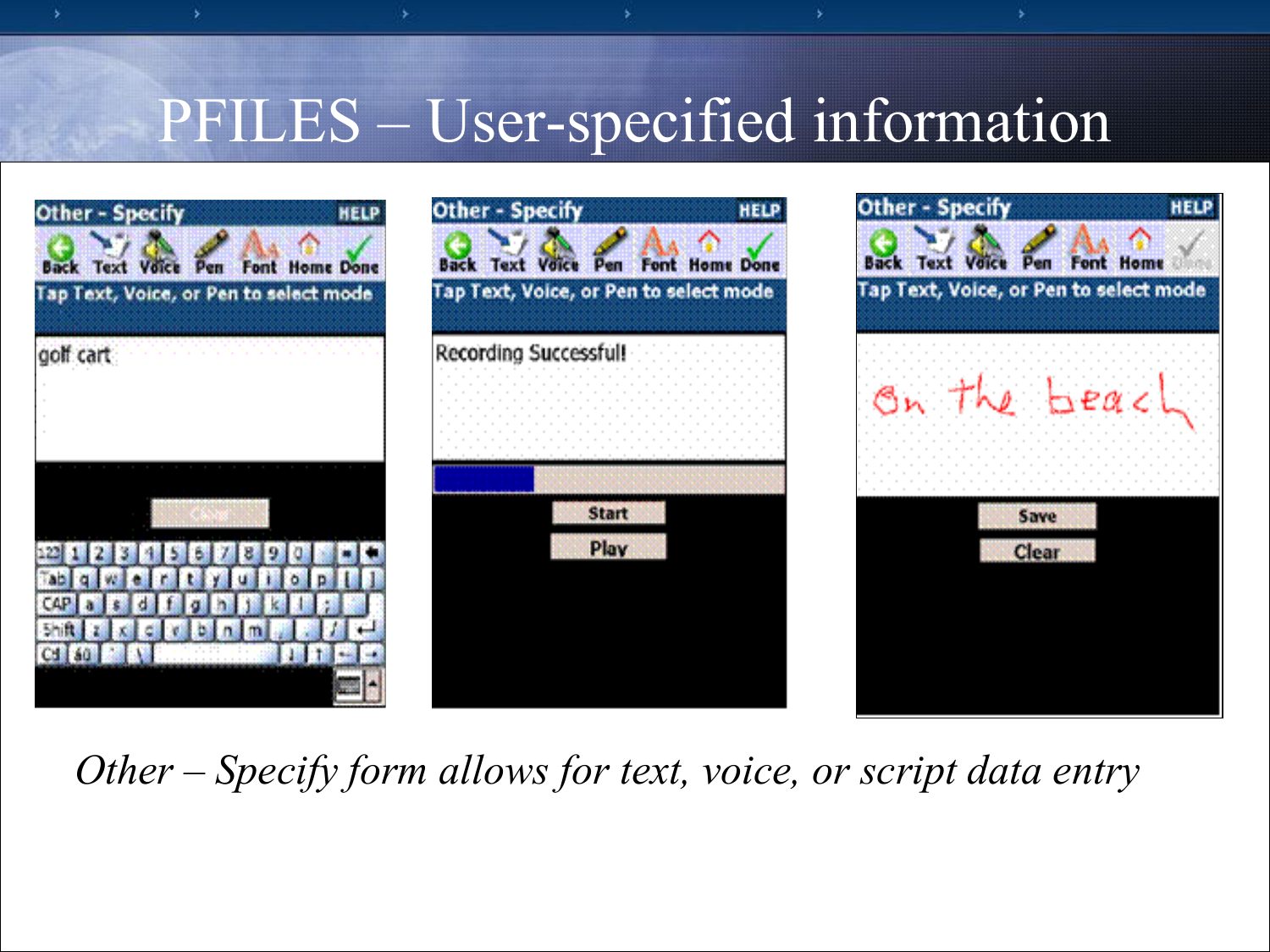# PFILES – Second generation features

| <b>Diary Review</b> | <b>HELP</b>                                                    |
|---------------------|----------------------------------------------------------------|
| PgUp PgDn           | Font<br><b>Done</b>                                            |
| LnUp LnDn           | Tap time or entry label to edit<br>Tap Add to insert new entry |
| Tu 11:00A           |                                                                |
| Tu 12:00P           |                                                                |
| Tu 1:00P            |                                                                |
| Tu 2:00P            |                                                                |
| Tu 3:00P            |                                                                |
| Tu 3:43P            | Athletic field or playground                                   |
| Tu 4:00P            |                                                                |
| Tu 4:34P            | Athletic field or playground                                   |
| Tu 4:35P            | <b>Basketball</b>                                              |
| <b>Tu 5:00P</b>     |                                                                |
| Tu: 5:16P           | <b>Walking</b>                                                 |
| Tu 5:19P            | <b>Parking lot</b>                                             |
| Tu 5:20P            | <b>Pickup truck</b>                                            |
| Tu 5:22P            | Riding - motor vehicle                                         |
| Tu 6:00P            |                                                                |
| Tu 7:00P            |                                                                |



Breads, bagel, crackers, roll Cereal, oatmeal, granola Dairy, milk, cheese Danish, muffins, pancakes Eggs, any style Fruit Meat / Eggs / Seafood Water, Beverages, and Juices **All Food and Drinks** 

| <b>Diary Review</b> | <b>HELP</b>                         |
|---------------------|-------------------------------------|
| PoUp PoDn Add       | Zap<br>Font<br>Done                 |
|                     | Tap a food item to select, then use |
| bu<br>Delete?       |                                     |
|                     |                                     |
|                     | Remove Cranberry juice from the     |
| diary?              |                                     |
|                     |                                     |
|                     | <b>Yes</b><br>No                    |
| 7:50A               | Eggs, any style (M)                 |
| Th<br>7:50A         | Multigrain (M)                      |
| Th 7:50A            | Butter (S)                          |
| Th 7:50A            | Coffee (XL)                         |
| Th 7:50A            | <b>Other Dairy products</b>         |
| Th 7:50A            | Sugar, syrup, topping               |
|                     | Cranberry juice (L)                 |
| 8:004               |                                     |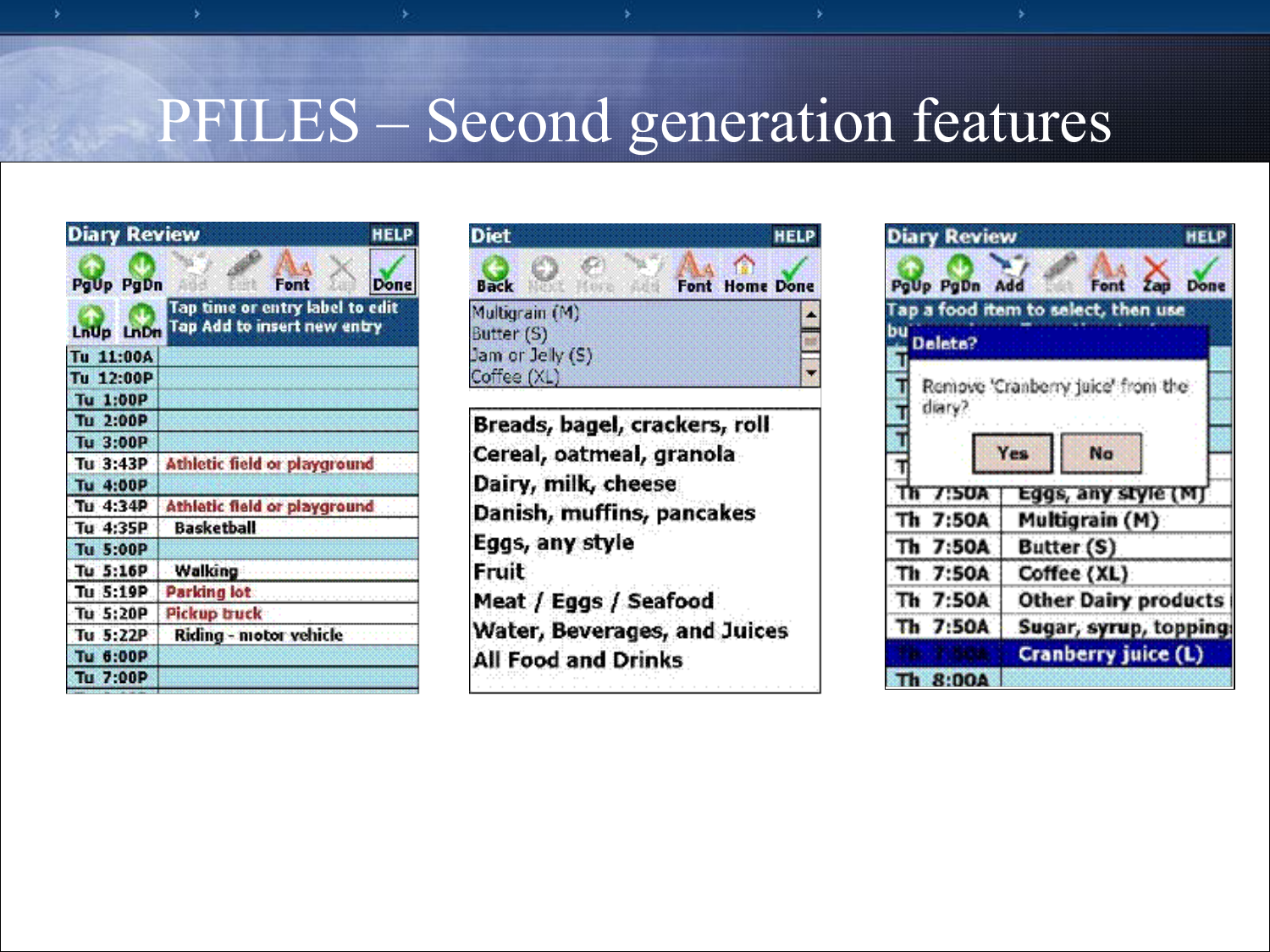# Example activity and dietary data

| <b>Time</b> | <b>Activity</b>               |  |  |
|-------------|-------------------------------|--|--|
| 12:00:44    | Grooming/Dressing             |  |  |
| 15:24:06    | Wash/Dry/Sort/Iron Clothes    |  |  |
| 15:25:40    | Riding in Motor Vehicle       |  |  |
| 15:26:40    | Clothes                       |  |  |
| 16:42:33    | Eating/Drinking               |  |  |
| 16:44:44    | Picking up/Putting Away Items |  |  |
| 18:23:56    | <b>Household Paperwork</b>    |  |  |
| 18:24:57    | <b>Relaxing or Resting</b>    |  |  |
| 19:38:21    | Picking up/Putting Away Items |  |  |
| 19:39:52    | <b>Preparing Food</b>         |  |  |
| 19:40:33    | Watching TV                   |  |  |
| 23:14:07    | Other Washing                 |  |  |
| 23:14:38    | Sleeping                      |  |  |

| <b>Time</b> | <b>Food / Beverage</b>            |
|-------------|-----------------------------------|
| 17:01:43    | Tea                               |
| 18:05:59    | Cheese (plain or as part of dish) |
| 18:05:59    | Crackers, any kind                |
| 18:03:02    | Beef or yeal                      |
| 18:03:02    | Potatoes, any other               |
| 18:03:02    | Other salad                       |
| 13:06:20    | Nuts (peanuts, etc.)              |
| 13:06:20    | Coffee                            |
| 21:59:52    | Tea                               |
| 13:15:03    | Banana                            |
| 13:15:03    | Chicken, turkey or other poultry  |
| 17:51:26    | Beans, green                      |
| 17:51:26    | Potatoes, any other               |

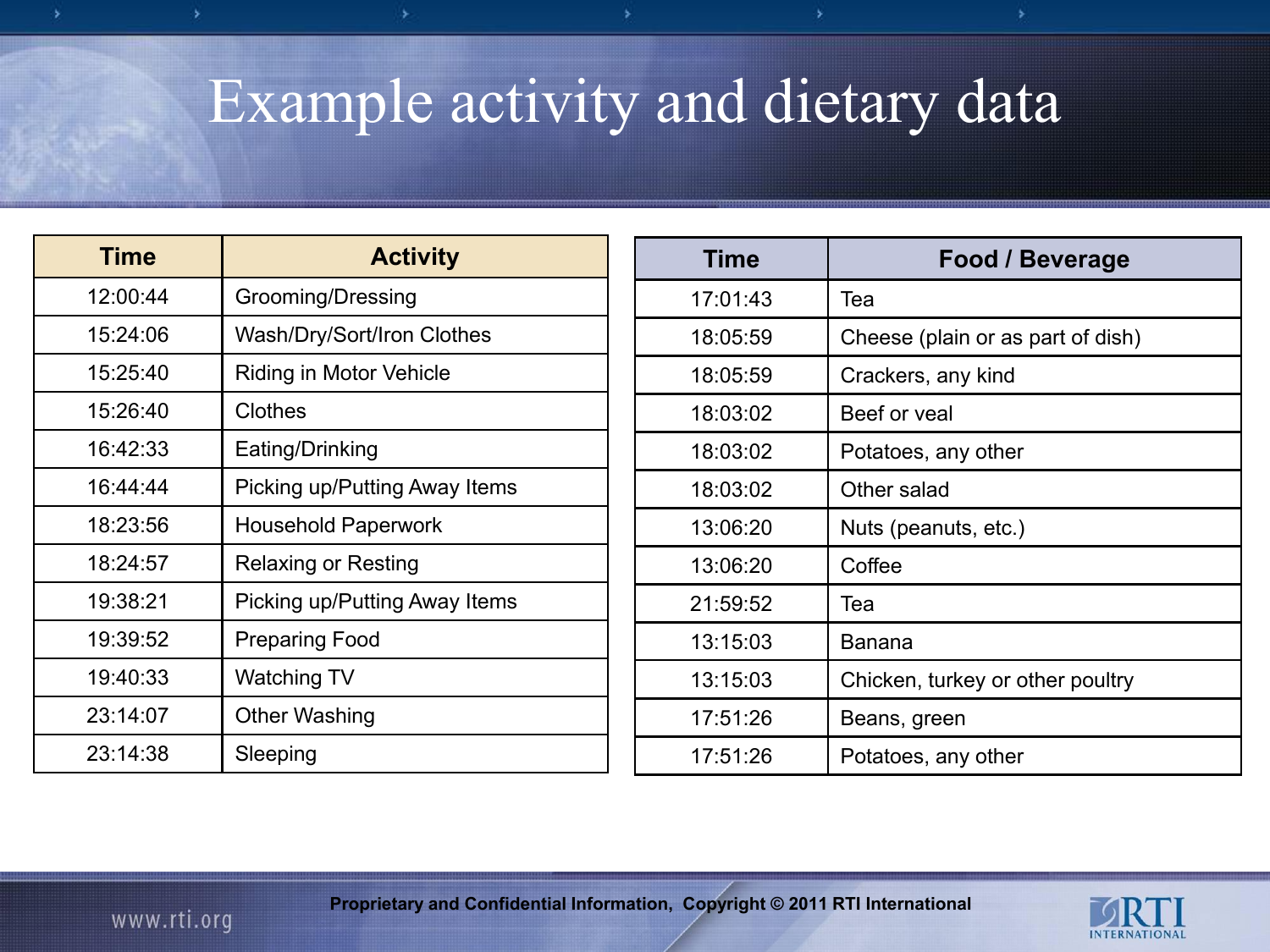## Data Entry Burden (median) Time to complete entry in seconds

|                                                | <b>Measured</b><br><b>Menu</b> | <b>Perceived</b><br><b>Voice Paper</b><br><b>Menu</b> |     |     |
|------------------------------------------------|--------------------------------|-------------------------------------------------------|-----|-----|
|                                                |                                |                                                       |     |     |
| <b>Act/Loc/Environ</b>                         | 28                             | 45                                                    | 60  | 60  |
| <b>Activity</b>                                | 11                             |                                                       |     |     |
| <b>Location</b><br>$\mathcal{L}_{\mathcal{A}}$ | 9                              |                                                       |     |     |
| <b>- Combustion</b>                            | 1                              |                                                       |     |     |
| <b>Smoking</b>                                 | 3                              |                                                       |     |     |
| <b>- Windows/doors</b>                         | 4                              |                                                       |     |     |
| <b>Cleaning products</b>                       | 36                             | 60                                                    | n/a | 60  |
| <b>Pesticides</b>                              | 131                            | 60                                                    | n/a | 120 |

*Burden for each entry of an activity/location and for each product use questionnaire* 

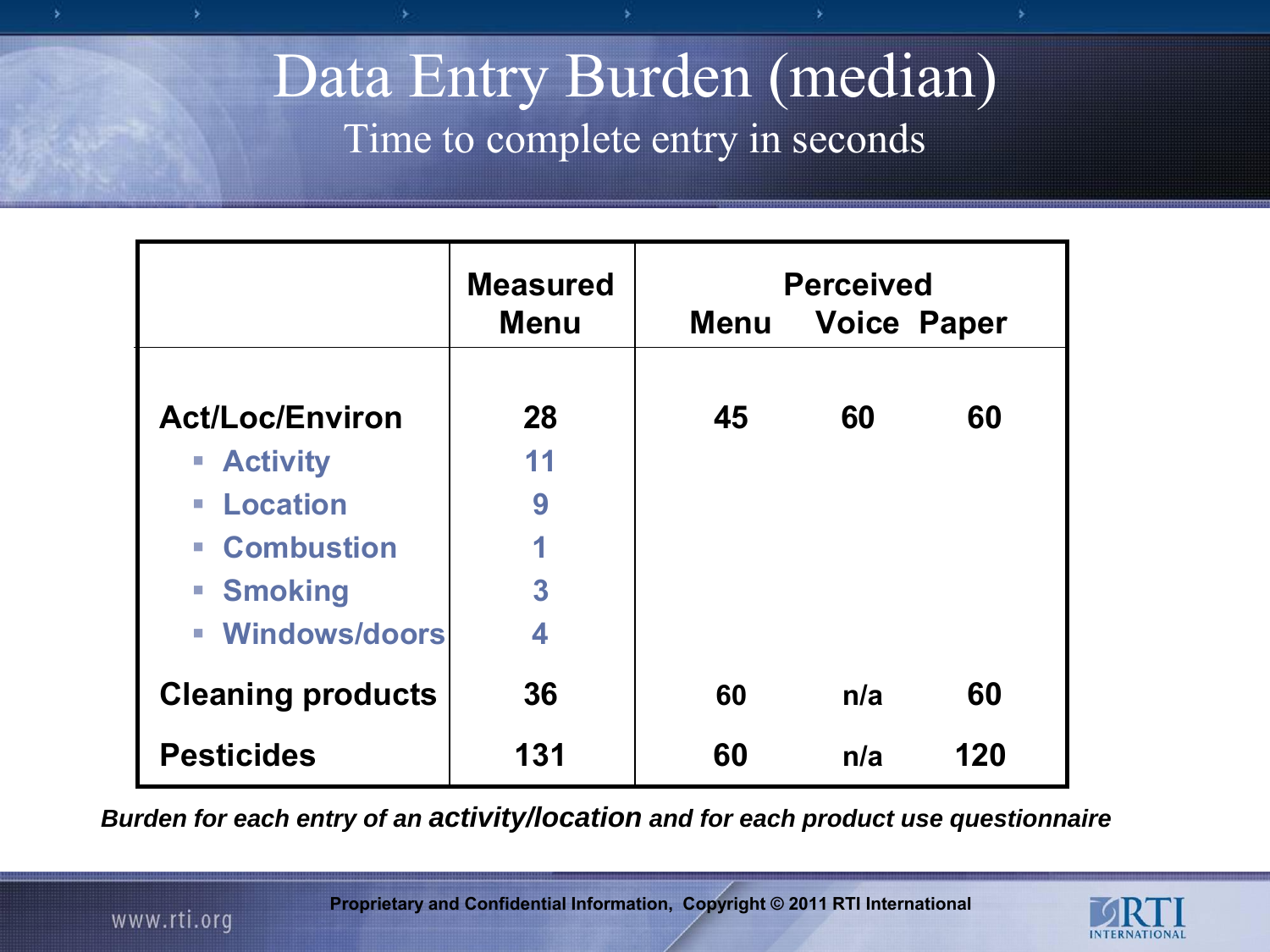# PHM - Home and Instrument Menus

| tome                                                                    | RTI                    | <b>EXIT HELP</b> |  |  |  |
|-------------------------------------------------------------------------|------------------------|------------------|--|--|--|
| 7:35 PM, Saturday, August 29, 2009                                      |                        |                  |  |  |  |
|                                                                         | 100 %                  |                  |  |  |  |
| <b>Baseline</b>                                                         |                        |                  |  |  |  |
| Health                                                                  |                        |                  |  |  |  |
| Stress                                                                  |                        |                  |  |  |  |
| <b>Sleep</b>                                                            |                        |                  |  |  |  |
| <b>Activity</b>                                                         | Riding - motor vehicle | 7:34 PM          |  |  |  |
| <b>BrainGame</b>                                                        |                        |                  |  |  |  |
| <u>Beverage</u>                                                         |                        | $6:40$ PM        |  |  |  |
| <b>Feedback</b>                                                         |                        |                  |  |  |  |
| BodyPack Status                                                         | <b>HR Belt Status</b>  |                  |  |  |  |
| Heart Rate Data<br>Acceleration Data<br>Room Identification<br>GPS data |                        |                  |  |  |  |



Demographics (Basic) Demographics (Extended) **Health Issues** Social support **Combat Exposure Blast Exposure Concussion Checklist 3 Question DVBIC** 

| Cognition<br>Rack<br>Select Cognitive Exercise |                    |                                 | Font |                                   | HEL |
|------------------------------------------------|--------------------|---------------------------------|------|-----------------------------------|-----|
|                                                |                    | <b>Simple Reaction Time</b>     |      |                                   |     |
|                                                |                    | <b>Procedural Reaction Time</b> |      |                                   |     |
|                                                |                    | <b>Go-NoGo Reaction Time</b>    |      |                                   |     |
|                                                |                    |                                 |      | <b>Mathematical Reaction Time</b> |     |
|                                                |                    | <b>Matching to Sample</b>       |      |                                   |     |
|                                                |                    | Synthetic Work (SynWork)        |      |                                   |     |
|                                                | <b>Sleep Scale</b> |                                 |      |                                   |     |
|                                                | BrainGame          |                                 |      |                                   |     |
|                                                |                    |                                 |      |                                   |     |
|                                                |                    |                                 |      |                                   |     |
|                                                |                    |                                 |      |                                   |     |
|                                                |                    |                                 |      |                                   |     |

**Touch-enabled forms and browser buttons facilitate usability.**

š

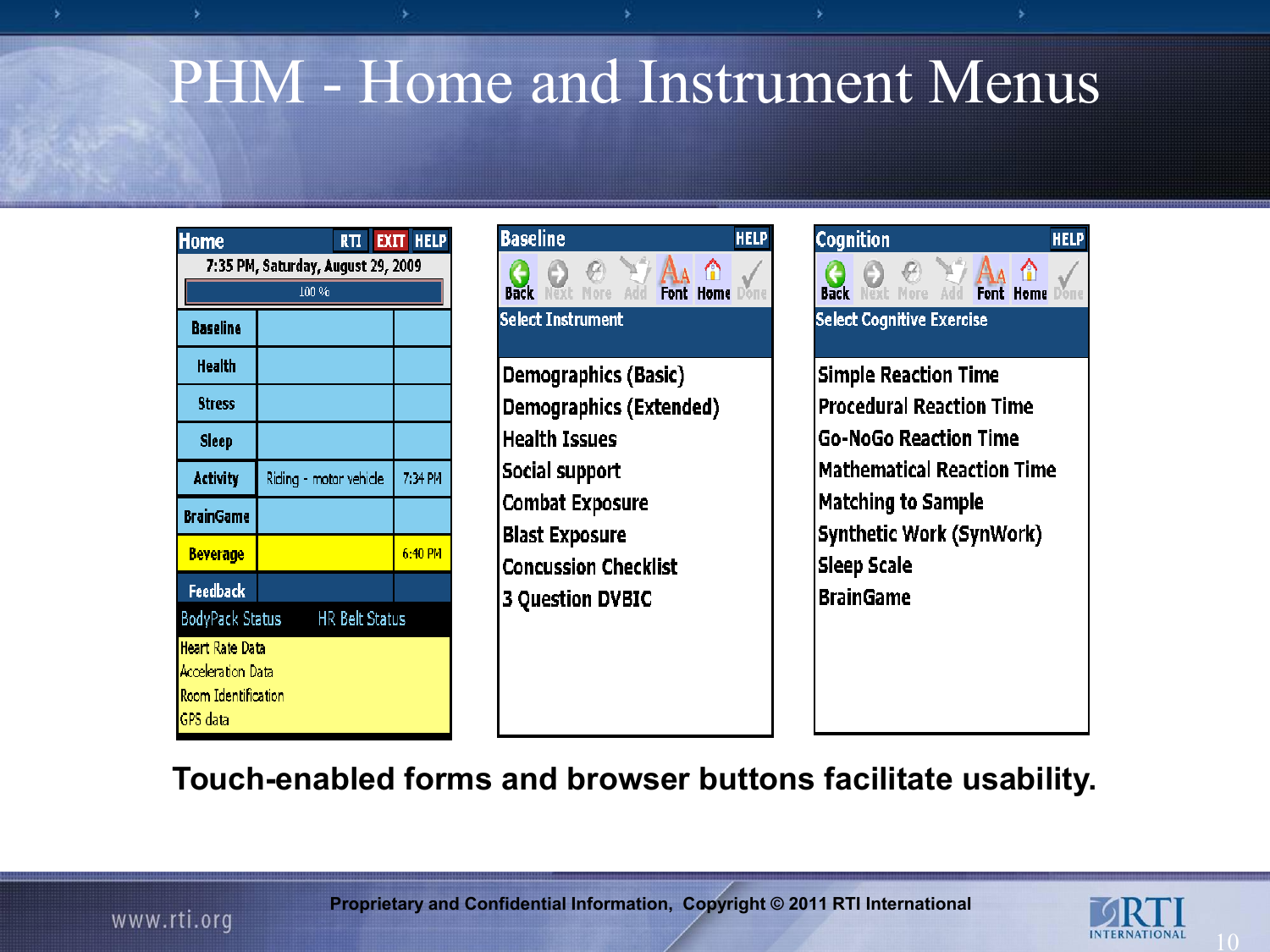# PHM - Daily Sleep Quality





**HELP** Font Home Done Last night, Did you take medicine to help you sleep? Check all that apply. **No medicines Prescribed** Over the counter

**Object-oriented form attributes facilitate design and presentation.** 

š

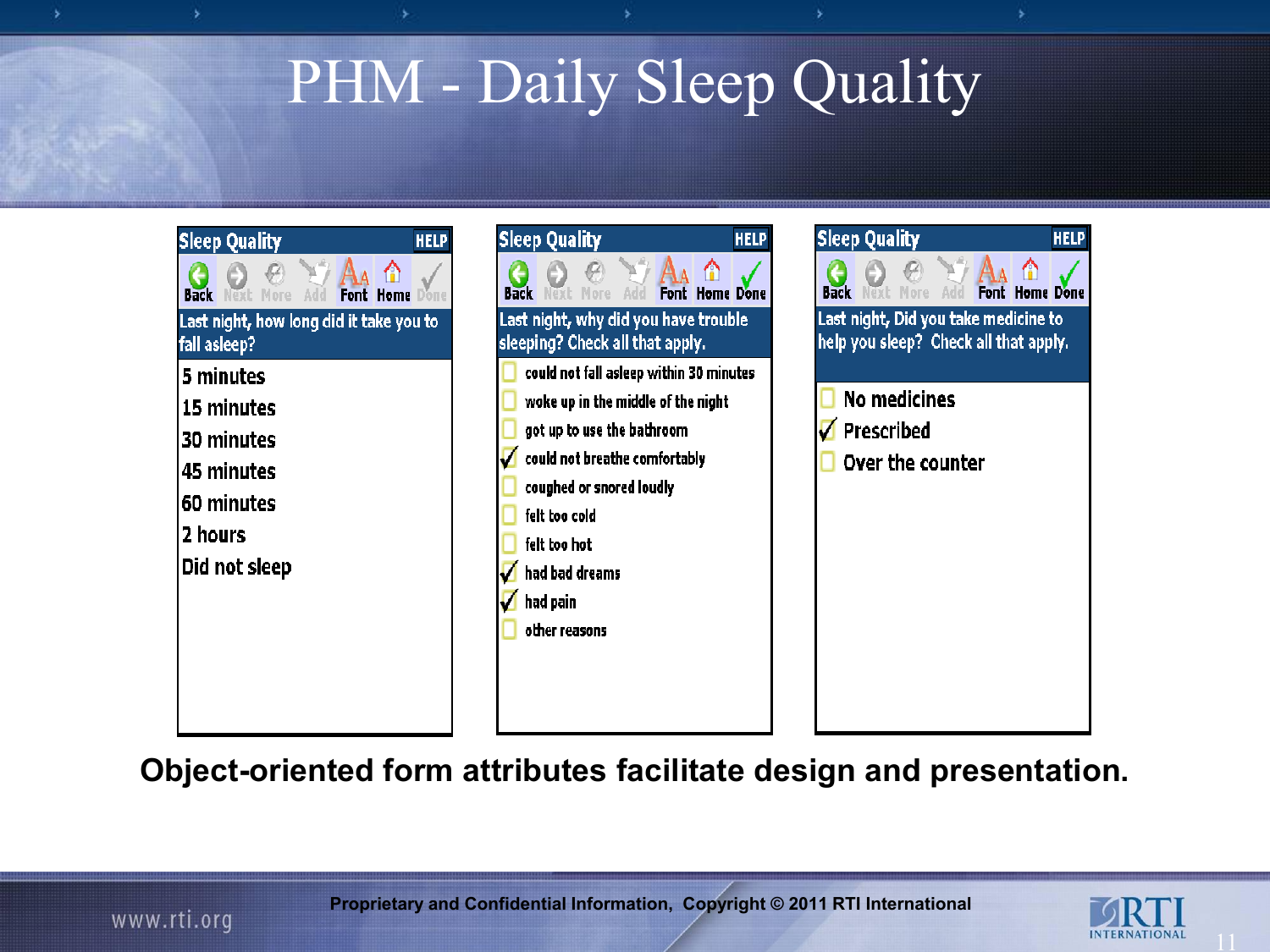# BreathEasy



**Proprietary and Confidential Information, Copyright © 2011 RTI International**

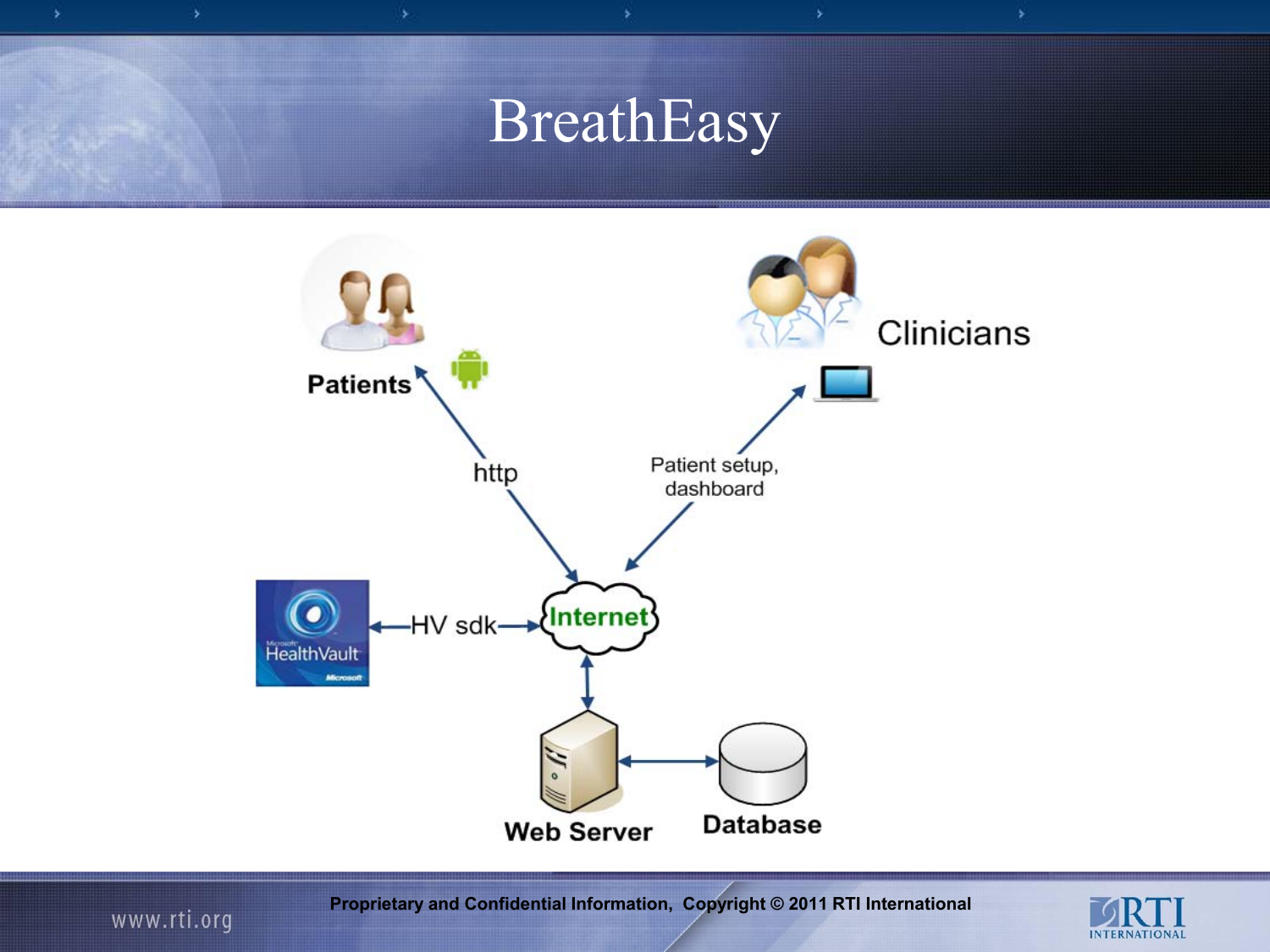# BreathEasy Android App

- **Collects Observations of daily** living (ODLs)
- Symptoms

š

- Rescue and controller medication usage
- **Daily reminder**
- Automatic data Transmission
- Health related SMS messages
- Weather alerts



ś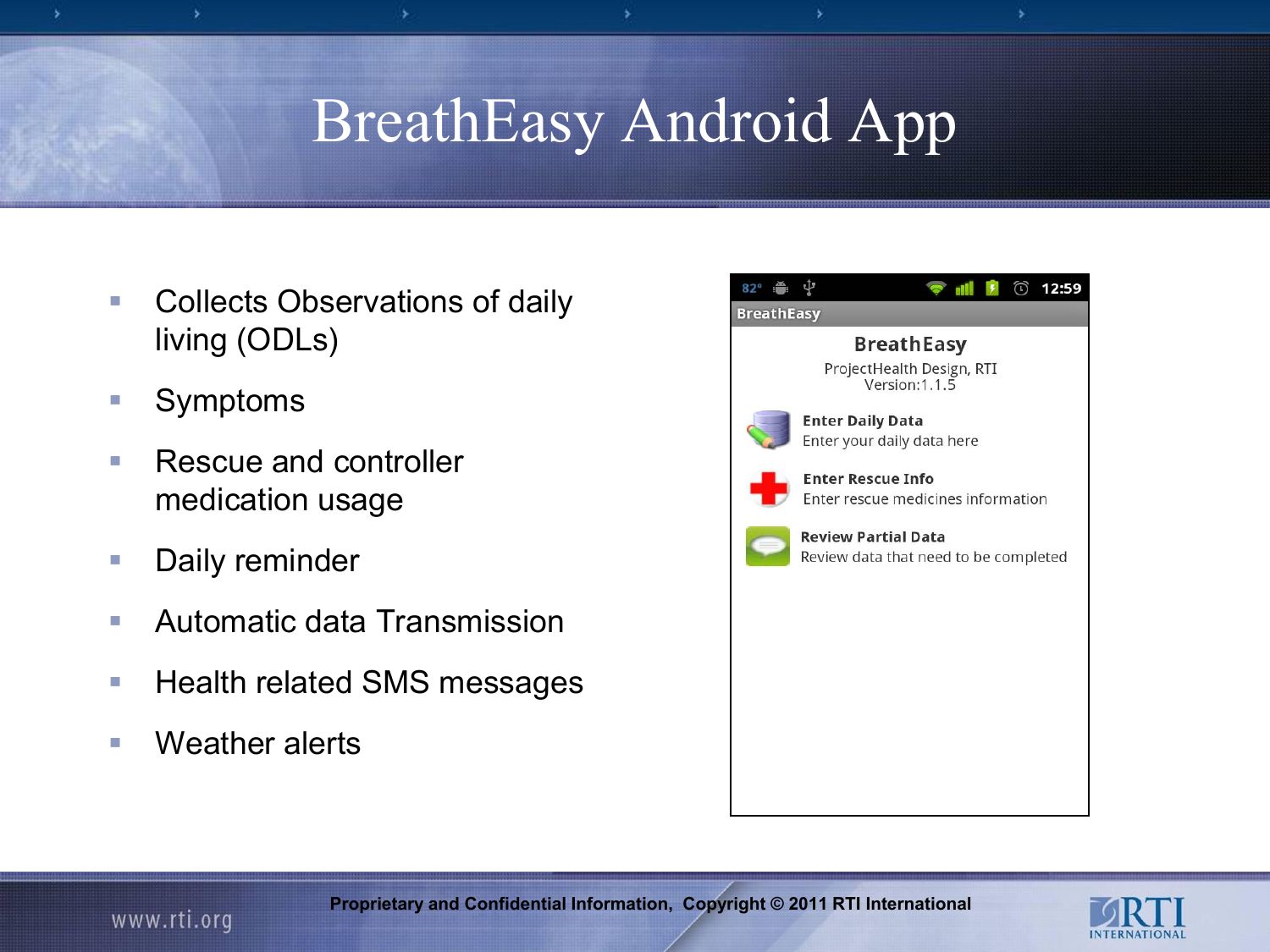# BreathEasy Android App

#### **Observation Daily Living**

■ Peak Flow Rate

š

- **Nedication use**
- **Asthma triggers and symptoms**
- **Emotional measurement**
- **Activity, Sleeping**
- **Smoking**

| 82°● 宁                                                                                            | m | 衍 | 1:10 |
|---------------------------------------------------------------------------------------------------|---|---|------|
| BreathEasy > BreathEasy                                                                           |   |   |      |
| Observations of Daily Living<br>Why did you take your rescue medicine?<br>(select all that apply) |   |   |      |
| Wheeze                                                                                            |   |   |      |
| Cough                                                                                             |   |   |      |
| Shortness of breath                                                                               |   |   |      |
| Tightness in chest                                                                                |   |   |      |
| Prevention of symptoms                                                                            |   |   |      |
| Other                                                                                             |   |   |      |
|                                                                                                   |   |   |      |
|                                                                                                   |   |   |      |
|                                                                                                   |   |   |      |

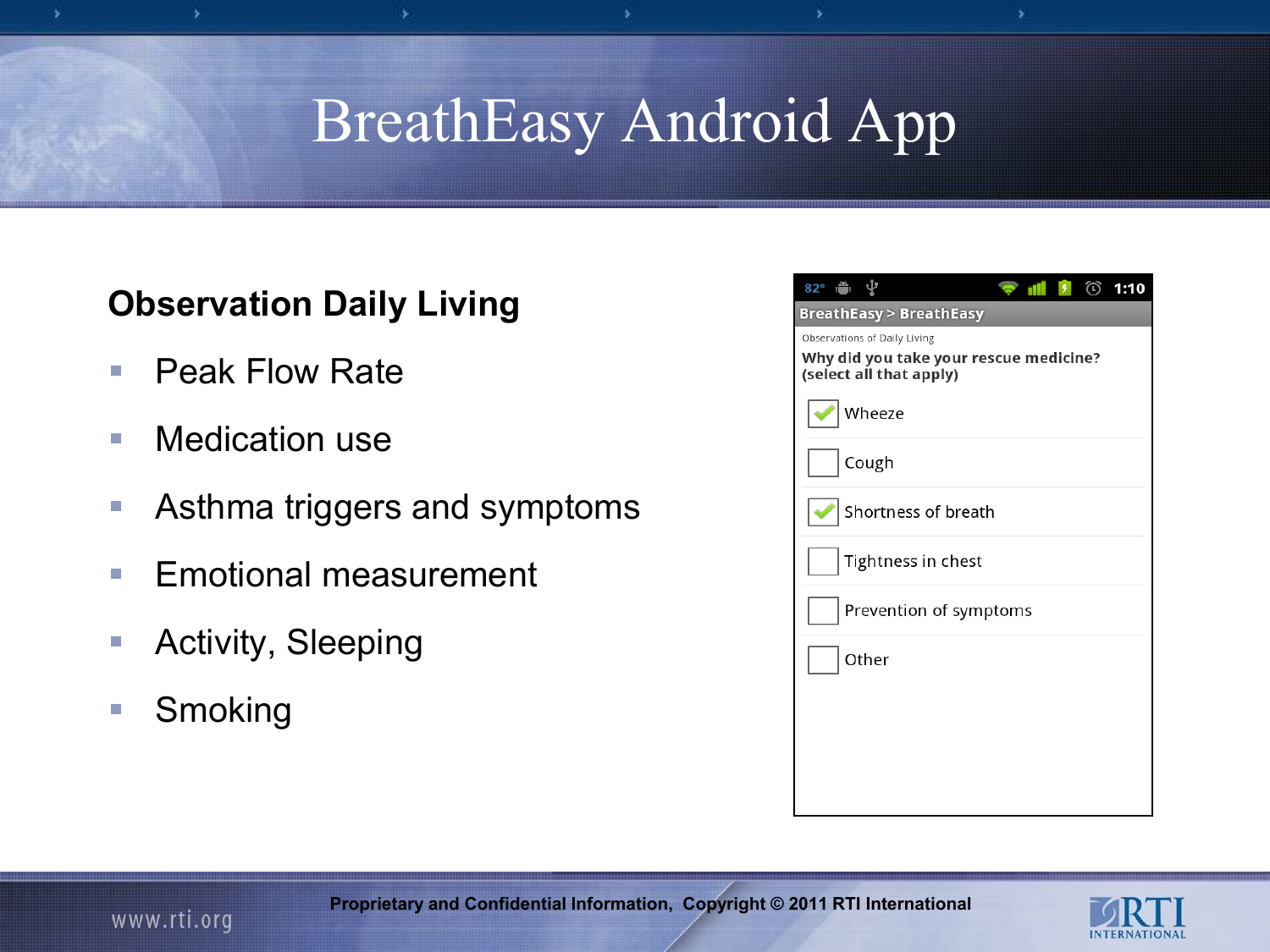# BreathEasy Website Dashboard

#### Designed for clinicians to monitor patient status

| Admin *<br>Send Message  |                                                                                                                                       |                        |
|--------------------------|---------------------------------------------------------------------------------------------------------------------------------------|------------------------|
| Selections               | Name: Yuying / MRN: 9586472 / Birthdate: 2/10/1970 / Study Phone: 18044675228 / Best PEF: 600 / Non-<br>smoker and On Controller Meds | Select another Patient |
| <b>▽</b> Controller Meds | Date Range: All<br>۰                                                                                                                  |                        |
| $\nabla$ Rescue Meds     |                                                                                                                                       |                        |
| ⊽<br>Asthma Triggers     | Observations of Daily Living                                                                                                          |                        |
| ⊽<br>Physical Activity   | Peakflow                                                                                                                              |                        |
| $\nabla$ Depression      | 900                                                                                                                                   |                        |
| ⊽<br>Anxiety             | 800                                                                                                                                   |                        |
| $\nabla$ Sleep           | 700                                                                                                                                   |                        |
| $\nabla$ Smoking         | 600<br>500                                                                                                                            |                        |
|                          | 400                                                                                                                                   |                        |
| ☑ Asthma Symptoms        | 300                                                                                                                                   |                        |
|                          | 200                                                                                                                                   |                        |
|                          | 100                                                                                                                                   |                        |
| ODL Chart Legend         | Controller Meds                                                                                                                       |                        |
| $\bigstar$ Positive      | Rescue Meds                                                                                                                           |                        |
| Negative                 | Asthma Triggers                                                                                                                       |                        |
| <b>•</b> Peakflow        | Activity $\frac{1}{2}$                                                                                                                |                        |
| No data                  | Mood                                                                                                                                  |                        |
|                          | Anxiety                                                                                                                               |                        |
| Peakflow Zones           | Sleep                                                                                                                                 |                        |
| 80%-100%                 | Smoking                                                                                                                               |                        |
| 50%-79%                  | Asthma Symptoms                                                                                                                       |                        |
| $\sim$ <50%              |                                                                                                                                       |                        |
|                          |                                                                                                                                       |                        |
|                          | ozizoizz<br>03/02/11<br>03/12/11<br>oalosiss<br>olitolity<br>OAILLILL<br>03/22/11                                                     | oal21/11               |
|                          |                                                                                                                                       |                        |

**Proprietary and Confidential Information, Copyright © 2011 RTI International**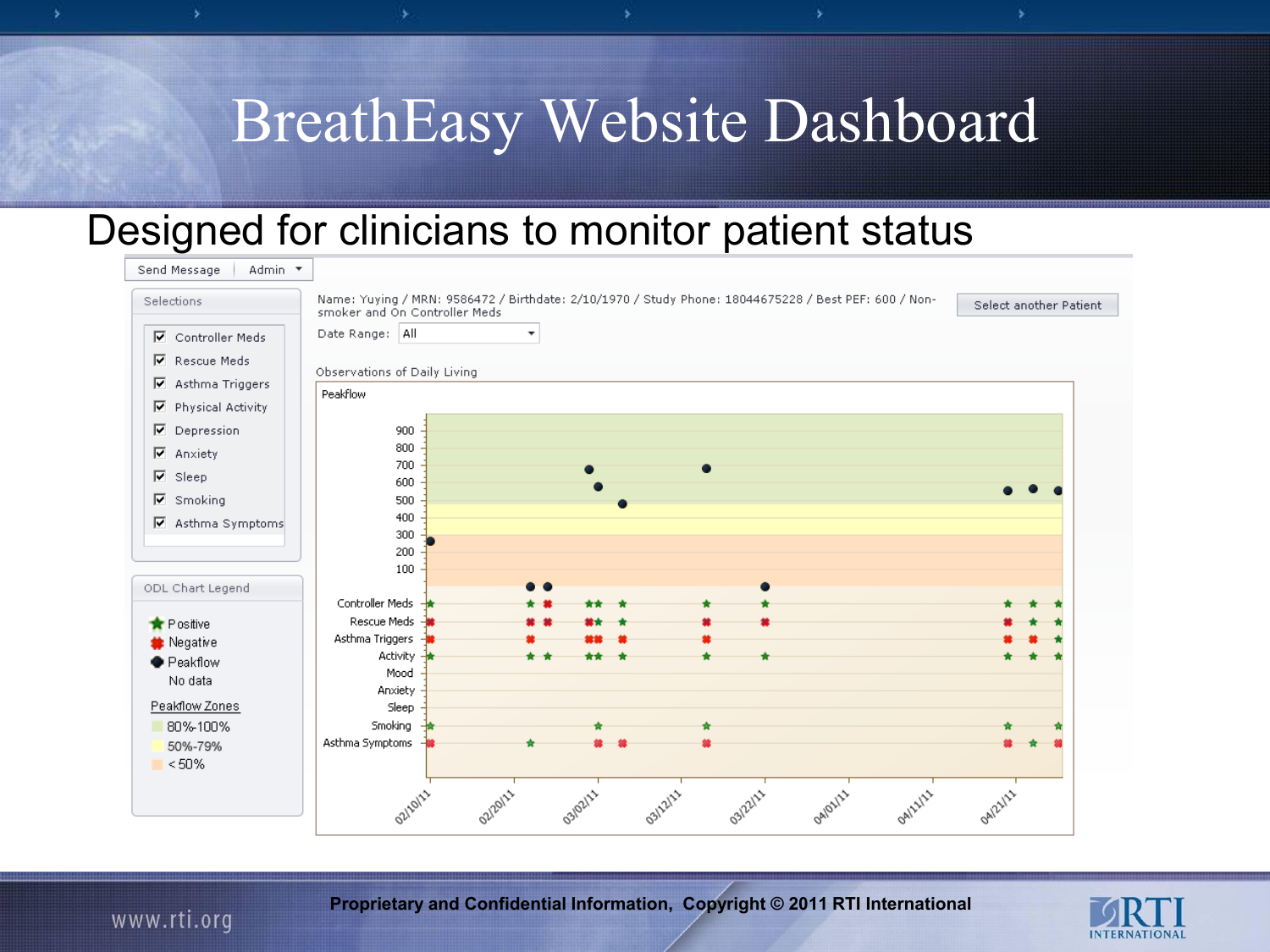## Personal Health Intervention Tool

**Goal –** Mobile, personalized, adaptive health management.

### **How –**

Monitor and measure health, behavior, and environment

Periodically assess health and behavior status

Plan and schedule interventions and assessments

Provide interventions, education, exercises, and other activities to improve health, behavior, and social and cognitive support

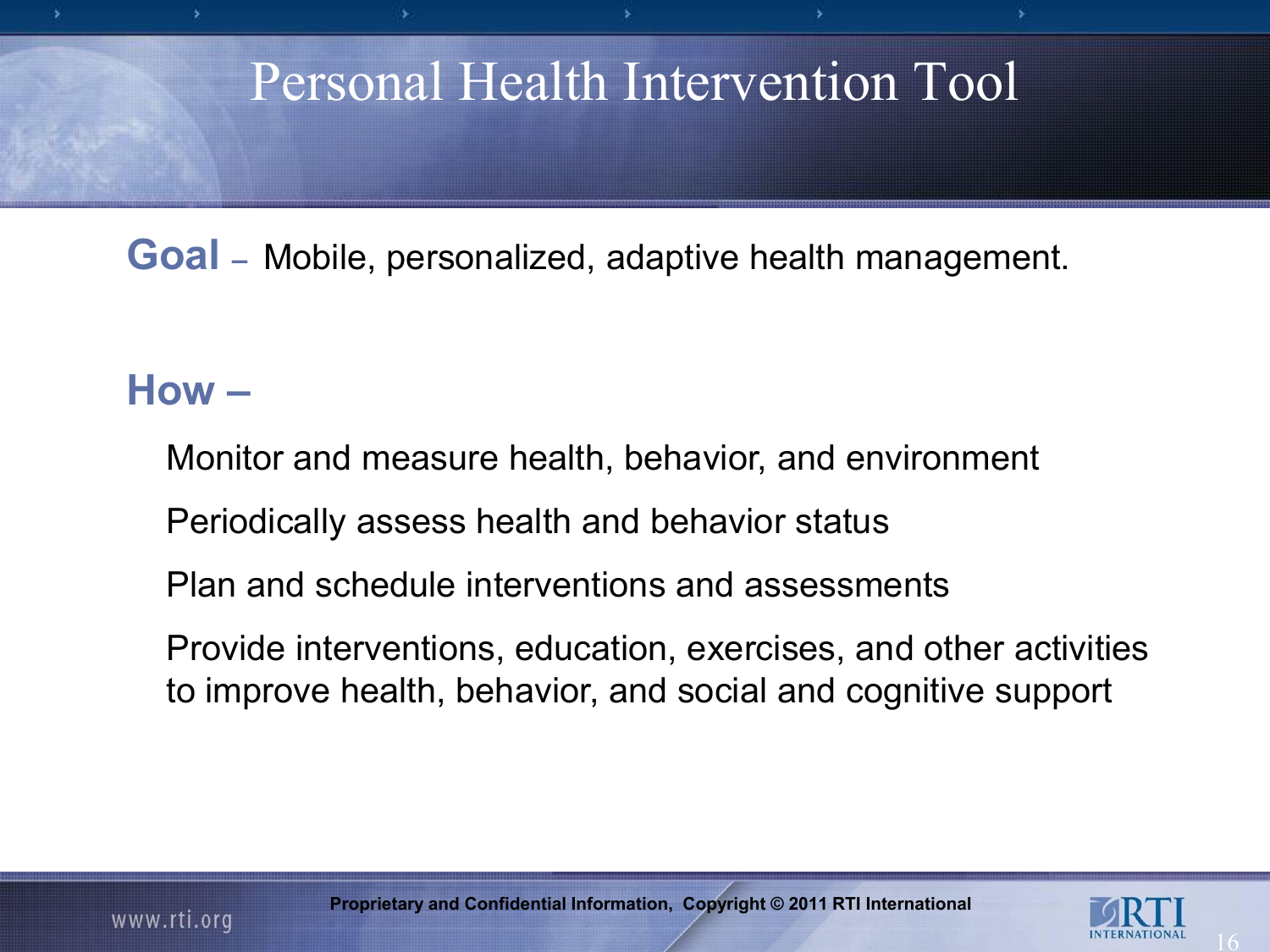# PHIT Health Management Model



www.rti.org

š